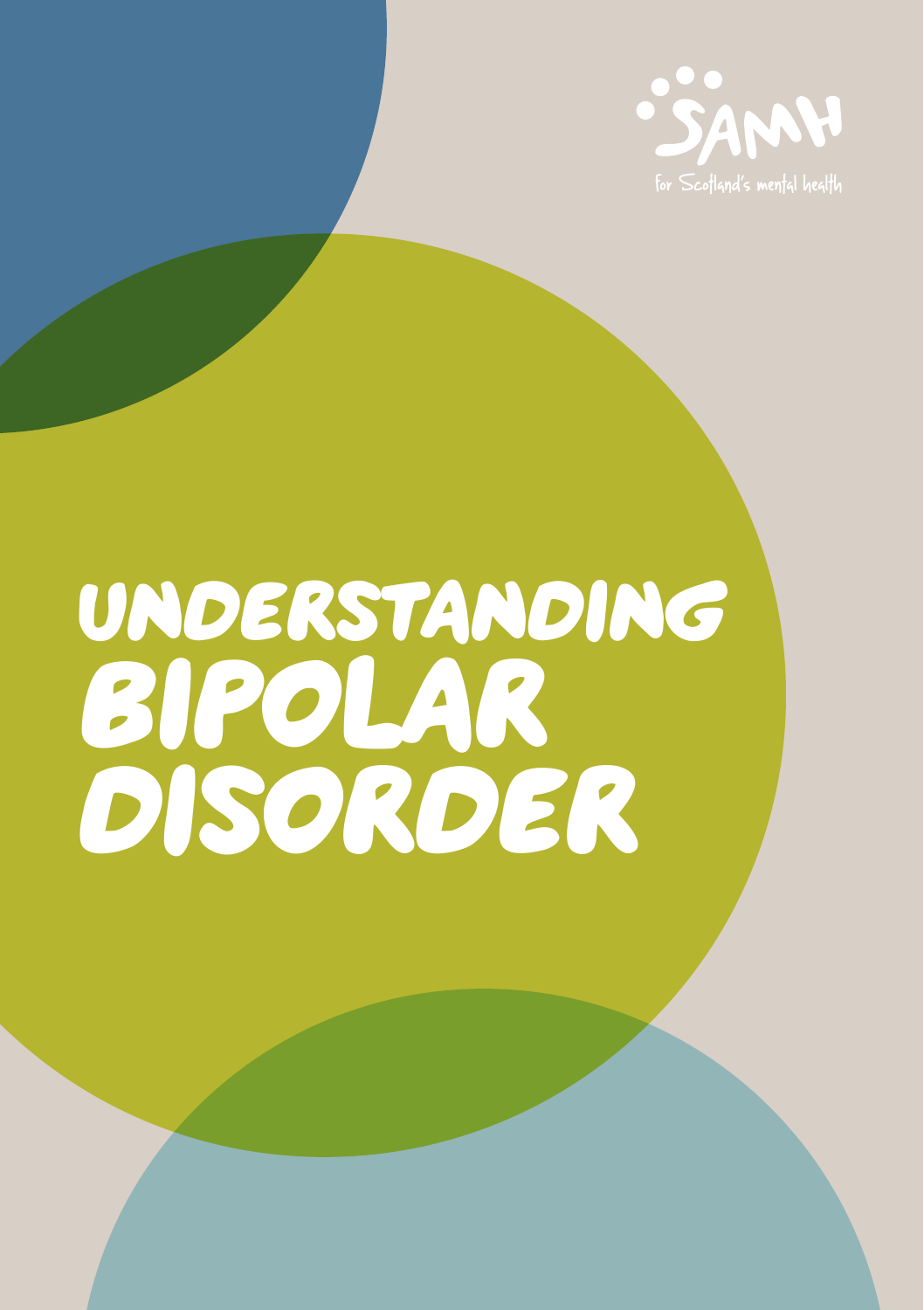## Understanding bipolar disorder

*This booklet describes the symptoms of bipolar disorder and what treatments are available. It also suggests how you can help yourself and what family and friends can do.*

### **CONTENTS**

| What is bipolar disorder?               | 4  |
|-----------------------------------------|----|
| What causes bipolar disorder?           | 7  |
| What sort of treatment can I get?       | 8  |
| What further support can I get?         | 11 |
| What can I do to help myself?           | 13 |
| How can I plan for a crisis?            | 15 |
| Can I recover?                          | 16 |
| What can friends and family do to help? | 17 |
| Useful contacts                         | 20 |
|                                         |    |

Note on terminology: 'bipolar affective disorder' is a formal medical diagnosis used by mental health professionals. In this booklet, we use the term 'bipolar disorder' when we refer to this disorder. The disorder also used to be known as 'manic depression'.

© Mind. This booklet has been adapted from an original publication produced by Mind and published at mind.org.uk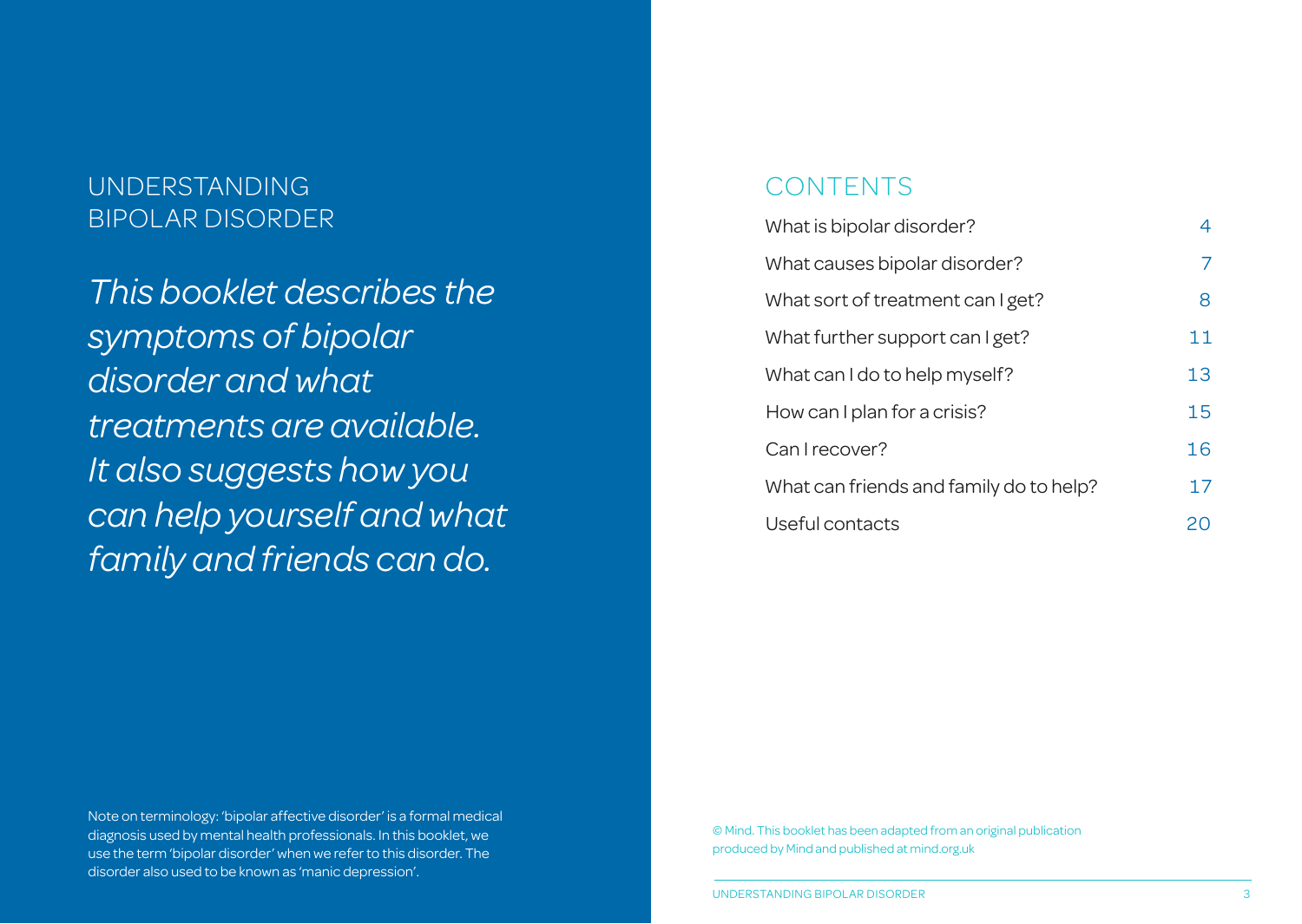### WHAT IS BIPOLAR DISORDER?

If you have bipolar disorder you will experience extreme swings in mood – from periods of overactive, excited behaviour – known as 'mania' or 'manic episodes' – to deep depression. Between these severe highs and lows, you may have stable times.

Some people also see or hear things that others around them don't (known as having visual or auditory hallucinations) or have uncommon, unshared, beliefs (known as delusions).

#### **Manic episodes**

You may experience one or more of the following symptoms. However, it is unlikely that you will experience all of them.

#### Symptoms may include:

- feeling euphoric excessively 'high'
- restlessness
- extreme irritability
- talking very fast
- racing thoughts
- lack of concentration
- having a lot of energy
- a reduced need for sleep
- a sense of own importance
- poor judgement
- excessive and inappropriate spending
- increased sexual drive
- risky behaviour
- misusing drugs or alcohol
- aggressive behaviour.

You may feel like you are a genius and that you are the only person in the world who can see it the right way.

#### Impact of a manic episode

You may not be aware of the changes in your attitude or behaviour while you are having a manic episode. However, after a manic phase is over, you may be shocked at what you have done and the effect that it has had.

#### *When I am hyper, I'm the life of the party, everyone is my friend and there isn't anyone I won't talk to about anything…*

Because you feel so elated and full of energy, you may take on commitments and responsibilities that you cannot fulfil. For example, you may take on a large loan or mortgage because you think you can earn extra money from work or projects you are planning. When the high mood drops, you may find it hard to cope with all the commitments you have taken on.

Family, friends or colleagues may have expressed concerns while you were going through a manic episode. At the time, their comments and worries may not have made sense to you. After the manic episode, you may see it differently and understand their concerns.

#### Hypomania

You may experience a milder form of mania known as hypomania – this is less severe and lasts for shorter periods. During these periods you can become very productive and creative and so may see these experiences as positive and valuable. However, if you don't get treatment for hypomania, it may develop into more serious mania, and it could be followed by an episode of depression.

#### **Depressive episodes**

#### Symptoms may include:

- a sense of hopelessness
- feeling emotionally empty
- feeling guilty
- feeling worthless
- chronic fatigue
- difficulty sleeping or sleeping too much
- weight loss or gain
- changes in appetite
- loss of interest in daily life
- lack of concentration
- being forgetful
- suicidal feelings.

Depression can be tough to deal with. If you feel very low, you may not feel that life is worth living and you may have thoughts of harming or killing yourself.

*When I'm depressed, it's the absolute worst pain I can experience. I feel like I become a balloon and am just floating outside myself, I cry like a part of me has died.*

When you feel depressed, you may find it hard to do anything, including asking for help. In turn, this can make you feel even more depressed and hopeless. You can find further information about depression and how to deal with it in SAMH's booklet, Understanding depression.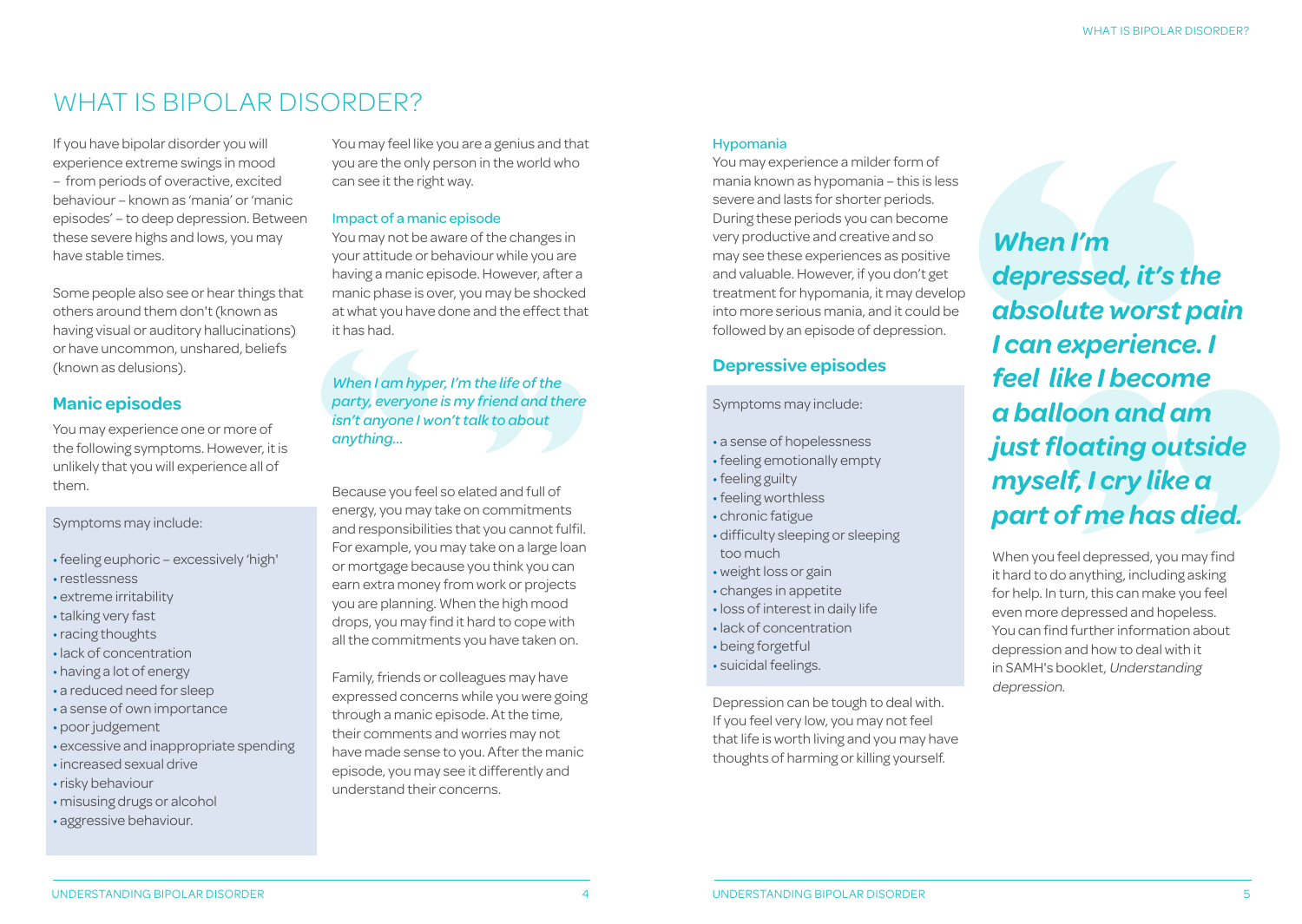#### **Types of bipolar disorder**

There are different types of bipolar disorder.

### WHAT CAUSES BIPOLAR DISORDER?

#### • Mania with psychotic symptoms

If you experience mania with psychotic symptoms, you are likely to experience many of the symptoms listed under 'Manic episodes' on p.4. Your symptoms might be severe and your sense of your own importance may develop into delusions. Suspicions may turn into delusions of persecution and you may feel convinced that others are out to get you.

• Depression with psychotic symptoms With severe depression you may start hearing or seeing things that others don't see and hear (hallucinations) and/or have beliefs that others don't share (delusions). This can be very distressing. You may, for example, hear voices accusing you of being nasty and bad. Or you may be convinced that some terrible disaster is about to happen and that you are responsible for it.

#### • Bipolar I

Characterised by manic episodes – most people will experience depressive periods as well, but not all do.

#### • Bipolar II

Characterised by severe depressive episodes alternating with episodes of hypomania.

#### • Cyclothymic disorder

Short periods of mild depression and short periods of hypomania.

#### • Rapid cycling

Four or more episodes a year. These can be manic, hypomanic, depressive or mixed episodes.

#### • Mixed states

Periods of depression and elation at the same time.

**Length and frequency of episodes**

You may have very few bipolar disorder episodes, with years of stability in between them; or you may experience many more. Episodes can vary in both length and frequency from weeks to months, with varying lengths of time in between.

Mania usually starts suddenly and lasts between two weeks and four to five months. Depression often lasts longer, on average around six months. It can last longer but usually less than a year.

Although you may cope very well in between episodes, you may still experience low-level symptoms in these relatively 'stable' periods which can impact on your daily life.

Although very little is known about the causes of bipolar disorder it does run in some families which suggests a genetic link. However, you may find that there is no family history prior to your experience.

The disorder is diagnosed in a roughly equal number of men and women. It usually starts when you are in your 20s or 30s, although it can also start when you are a teenager.

The fact that symptoms can be controlled by medication, especially lithium and anticonvulsants, suggests there may be problems with the functions of the nerves in the [brain.](brain.Disturbances) [Disturbances](brain.Disturbances) in the endocrine system (controlling hormones) may also be involved.

Most research suggests that a stressful environment, social factors or physical illness may trigger the condition. Although stress (in a variety of forms) is unlikely to cause bipolar disorder, it seems to be a significant trigger. Sleep disturbance can be an important contributor.

#### **Stressful life events**

You may find that you can link the start of your bipolar disorder to a period of great stress, such as childbirth, a relationship breakdown, money problems or a career change.

#### **Childhood distress**

Some experts believe you may develop bipolar disorder if you experienced severe emotional damage in early life, such as physical, sexual or emotional abuse. Grief, loss, trauma and neglect can all be contributing factors – they can all shock the developing mind and produce unbearable stress.

#### **Life problems**

It's possible that bipolar disorder could be a reaction to overwhelming problems in your everyday life. Mania could be a way of escaping unbearable depression: if you appear to have a very overinflated sense of your own importance and your place in society, you may be compensating for a severe lack of selfconfidence and self-esteem.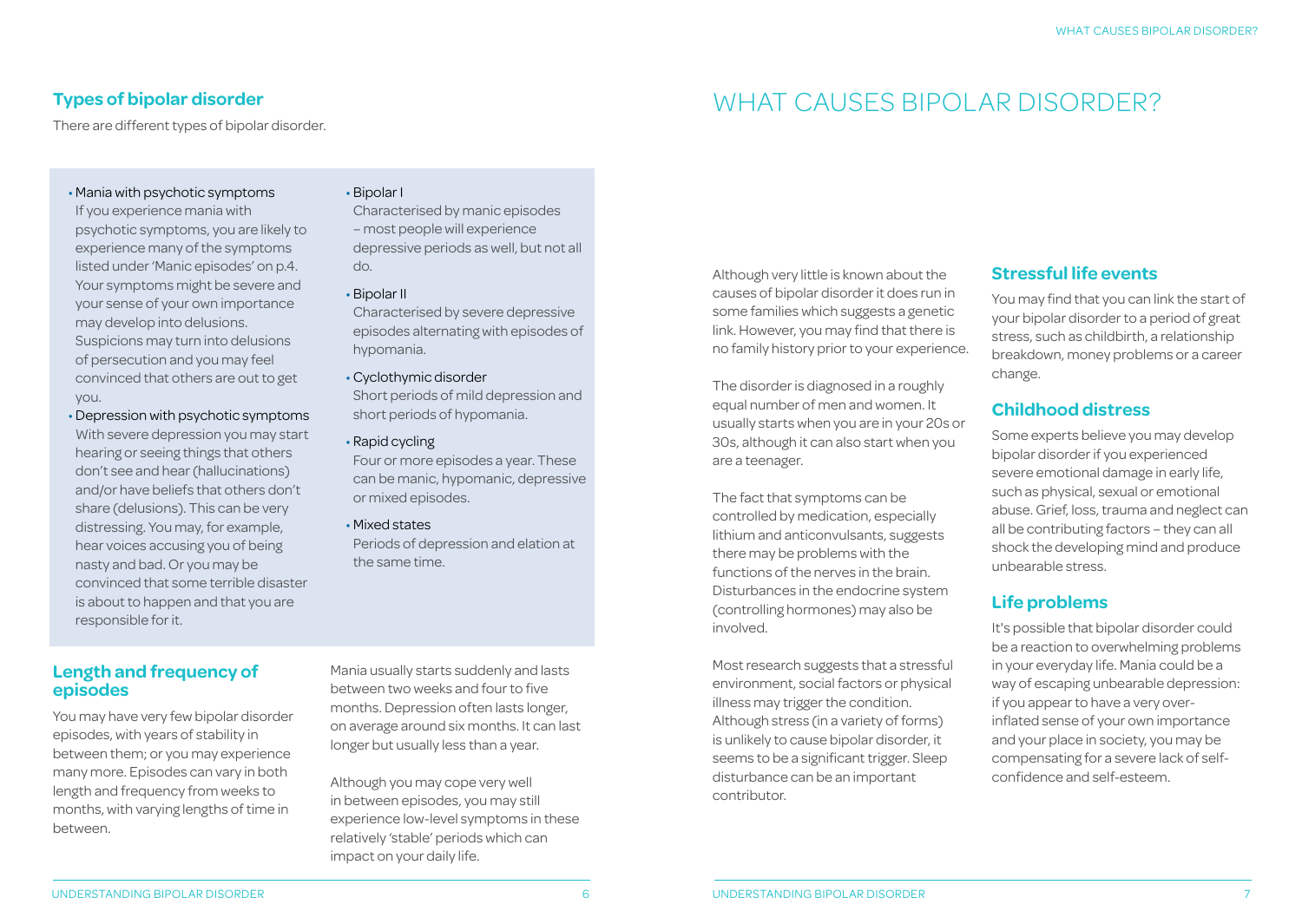## WHAT SORT OF TREATMENT CAN LGET?

#### Most people tend to seek help when they go through a depressive episode and so can sometimes be wrongly diagnosed. If you feel depressed, but are aware that you have experienced mania, it will help the doctor to know about this.

It is also best to eliminate any potential physical causes of any symptoms you may be experiencing. For example, an overactive thyroid gland (hyperthyroidism) can mimic the symptoms of bipolar disorder. It can therefore be helpful to ask your GP to check this with a thyroid test (this is a simple blood test). Street drugs like cocaine, khat, ecstasy or amphetamine can also cause symptoms similar to mania.

Once you have a correct diagnosis, you can get suitable treatment and support.

If your GP thinks you may have bipolar disorder, they may refer you to a psychiatrist. Your psychiatrist or GP should explain all of your options to you and your views should be taken into account before any treatment is started. If a treatment does not suit you, say so and ask for other options.

#### SIGN guidance

The Scottish Intercollegiate Guidelines Network (SIGN) has guidelines for the treatment of bipolar disorder. They suggest that you should be offered structured psychological treatment in addition to medication.

They also set out which drugs have the best evidence base for treating different stages of bipolar disorder.



#### **Medication**

Almost everyone who has a diagnosis of bipolar disorder will be offered medication. Although drugs cannot cure bipolar disorder, many people find that they help to manage the symptoms. However, they should be seen as part of a much wider treatment that takes account of your individual needs. The drugs used include lithium, anticonvulsants and antipsychotics. It is very important to monitor your physical health when taking any of these drugs.

#### Lithium

Lithium is often prescribed for bipolar disorder and comes as two different salts: lithium carbonate (Camcolit, Liskonum, Priadel) and lithium citrate (Li-liquid, Priadel). It does not matter which of these you take, but you should keep to the same one, because they are absorbed slightly differently.

If you are taking lithium, you will have to have regular blood tests to make sure that the level of lithium in your blood is safe and effective. It is also important to maintain steady salt and water levels as far as possible.

Common side effects of lithium include weight gain, thirst and tremors. Long-term use is potentially toxic to the thyroid gland and the kidneys and their function should be checked regularly during treatment.

You should receive a lithium treatment card and purple information pack with your first prescription.

#### Anticonvulsant drugs

Some anticonvulsant drugs are also licensed for bipolar disorder: these are semisodium valproate (Depakote), carbamazepine (Tegretol) and lamotrigine (Lamictal). Lamotrigine has antidepressant effects and is licensed for depressive episodes in bipolar [disorder.](disorder.There) [There](disorder.There) are adverse effects associated with all of these drugs, which should be made clear to you before you start treatment.

#### Antipsychotic drugs

Some antipsychotic drugs are licensed for the treatment of mania. The newer drugs are olanzapine (Zyprexa), quetiapine (Seroquel), risperidone (Risperdal) and aripiprazole (Abilify). These may be taken at the same time as an anticonvulsant or lithium.

If you have experienced psychotic episodes in the past and found older antipsychotics, such as haloperidol (Haldol, Dozic, Serenace) or chlorpromazine (Largactil) helpful, you may be prescribed them again.

All of these drugs are associated with potentially serious side effects and should be used at the lowest effective dose for the shortest possible time.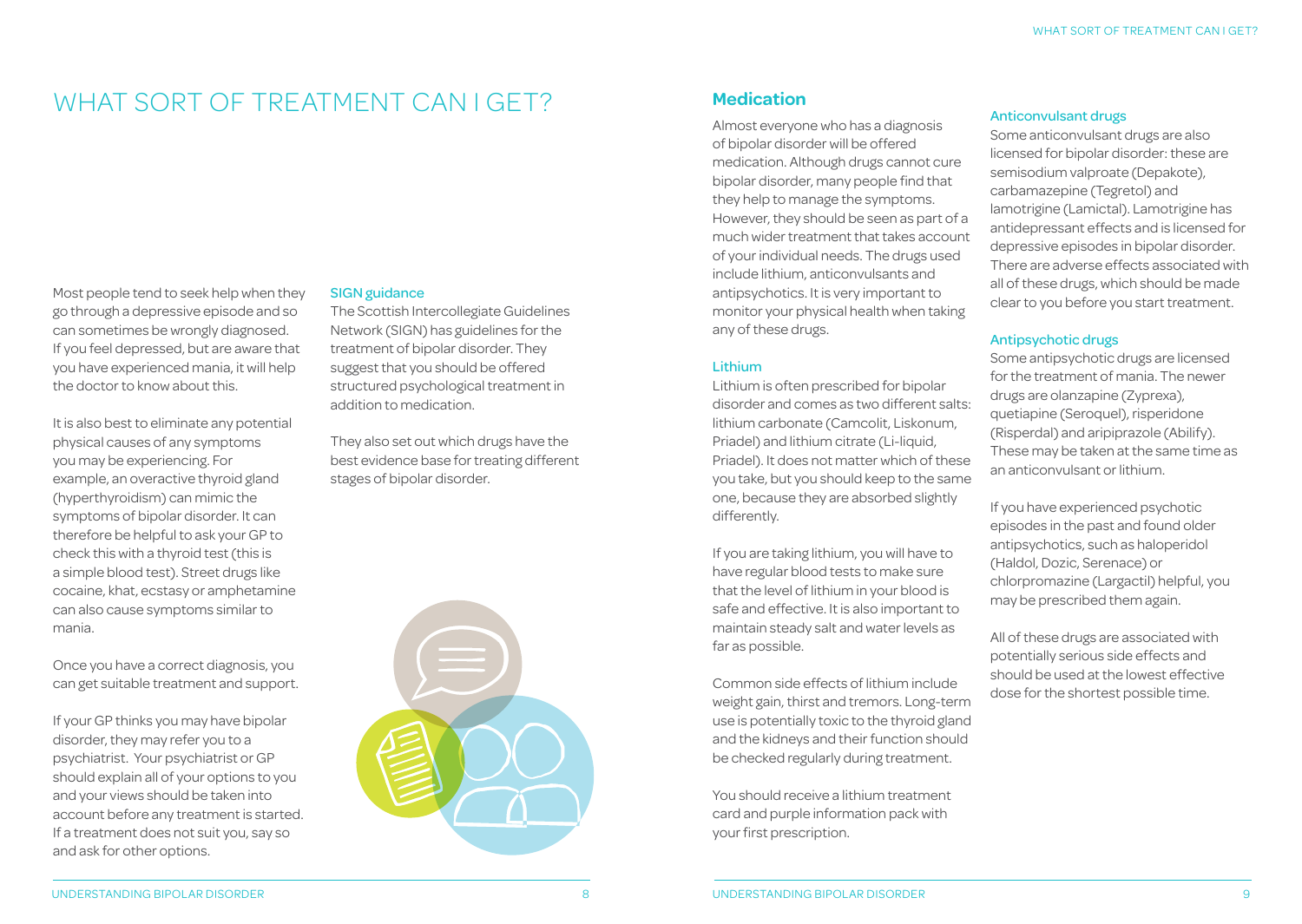#### **Talking treatments**

Talking treatments, including counselling and psychotherapy, can reduce the relapse rate (risk of further episodes) considerably, and many people find them helpful.

Talking treatments can help you understand why you feel as you do and change both the way you think and feel. They can give you an opportunity to talk about difficult feelings and experiences you have while dealing with bipolar disorder and so may help you to cope better with it. It can also help you to find ways of dealing with relationship difficulties often associated with the condition.

Group therapy can help too. It can be provided in hospital, or outside, e.g. by a voluntary organisation.

Unfortunately, receiving NHS talking therapies for bipolar disorder is rare outside a hospital setting. However, you may find a local organisation offering a low-fee scheme. See SAMH's booklet Know Where to Go for more information on available services.

#### **Hospital admission and treatment**

If you are particularly distressed, you may benefit from an environment that is not too demanding. At the moment, hospital is often the only place that provides this. While you are in hospital, mental health professionals can assess your needs and try to find the best way to help you.

Unfortunately, being in a psychiatric hospital or unit can be a distressing experience. There may be little privacy, and you may find that you miss having your own things around you. It can also be frightening to be with other people who are acting in a way that is difficult to understand and is sometimes threatening.

You can be admitted to hospital voluntarily, in which case you are called an 'informal patient'. Most admissions are informal but, if you are unwilling to go into hospital, your admission may be compulsory under the Mental Health (Care and Treatment) (Scotland) Act 2003.

The Mental Welfare Commission for Scotland, a law centre or a solicitor can provide further advice. (See 'Useful contacts' on p.20).

#### Electroconvulsive therapy (ECT)

ECT is a treatment which is given in hospital under general anaesthetic and involves passing an electric current through the brain in order to cause a fit. It is given for severe depression and may also be used, very rarely, for severe mania. It can cause short or long-term memory loss. Because of the possible side effects it is used less commonly now than in the past, but some people find it effective when nothing else has helped.

### WHAT FURTHER SUPPORT CAN LGET?

#### **Community care services**

If you have been referred to psychiatric services in Scotland, you have a right to get your needs assessed and a care plan developed for you within the Care Programme Approach (CPA). Your care plan should include a thorough assessment of your social and health care needs. You should be allocated a care coordinator who is in charge of your care, and ongoing reviews. You are entitled to say what your needs are and you have the right to have an advocate present. An advocate is someone that can speak for you, if necessary. The assessment might also include carers and relatives.

Often community care assessments are made by community mental health teams. Their aim is to help you to live independently. They can help with practical issues, such as sorting out welfare benefits and housing; and services, such as day centres, back-towork schemes or drop-in centres. They can also arrange for a community psychiatric nurse (CPN) to visit you at home.

*My mental health team was excellent. They taught me how to handle my medication and ways to change my mood patterns.*

It can be useful to find out as much as possible about local services you can make use of, whether they are run by the NHS, your local community health partnership or voluntary organisations.

You can try asking for help from: • your GP

- social services department
- community health partnership
- Citizens Advice Direct
- voluntary organisations, e.g. a local SAMH service
- •the internet
- your local library.

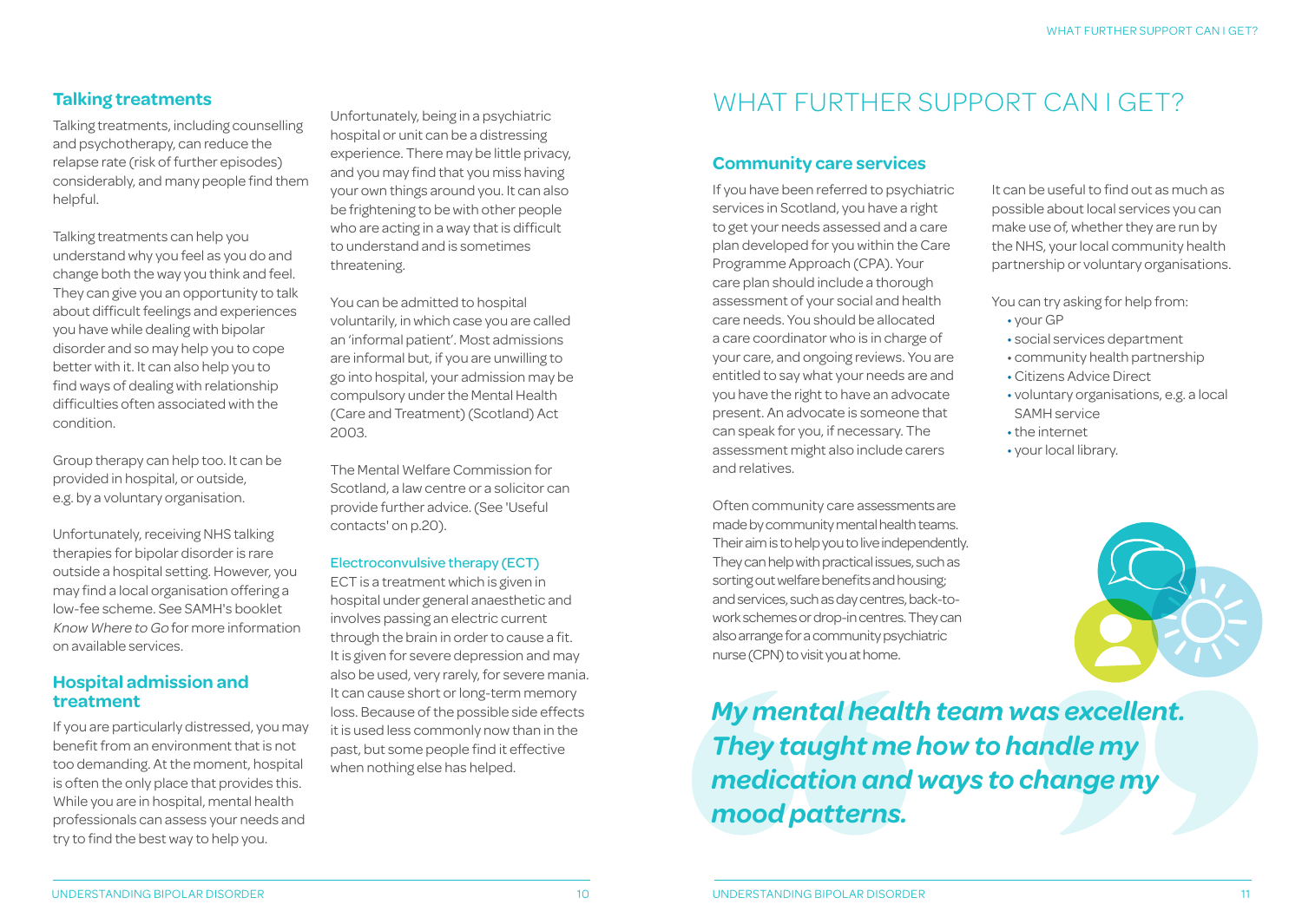### WHAT CAN I DO TO HFI P MYSELF?

#### **Day Services**

Day centres, day hospitals and drop-in centres can vary widely. Services may include therapy groups, counselling, information or advice.

Some offer a chance to learn new skills, such as music, cooking or crafts; some organise day trips, or simply provide the opportunity for a cup of tea, a good lunch and a chat. You may need to be referred by a social worker or psychiatrist.



#### **Supported Accommodation**

There is a range of supported accommodation where you can stay for a limited period if you need more support than you can get in your home. They have staff who can support you and help you gain the confidence to live independently again. Sheltered housing schemes offer less intensive support but in sheltered housing you are likely to be able to stay for as long as you want.



**Crisis services**

developed in some areas as alternatives to hospital. Sometimes they can offer accommodation but otherwise they will offer support 24 hours a day in your own home, with the idea of avoiding admission to hospital.

Crisis services have been

#### **Getting support and understanding**

During a manic phase you may be quite unaware that your actions are distressing or damaging to other people. Later, you may feel guilty and ashamed. It can be especially difficult if those around you seem afraid or hostile. It can help if you provide people with information about bipolar disorder.

After going through a manic or a depressive episode you may find it difficult to trust others and may want to cut yourself off. These feelings are to be expected after experiencing such difficulties, but it may be far more helpful to talk through your emotions and experiences with friends, family, carers or a mental health professional.

Most people with bipolar disorder ask for help when they go through a depressive episode. However, some key problems may have started during a manic episode. If you have experienced doing something during a manic phase, which you later regret, you could talk to someone you trust while you are feeling stable. You could explain what goes on for you when you feel manic and discuss with them how you think they can best help you if you go through mania again.

Likewise, if you experience suicidal feelings and have thought about taking your own life when you feel down, it can be helpful if you discuss this with someone you trust while you are stable. Think of how you want others to support and help you if this happens again. It can make a depressive episode easier to manage for both yourself and those around you (See SAMH's booklet *Suicide - Living with your thoughts*.)

There are many support groups where people who have gone through similar problems can come together to support each other. Some organisations, including SAMH, list their local support services on the internet. (See '*Useful contacts*' on p.20 for more information.)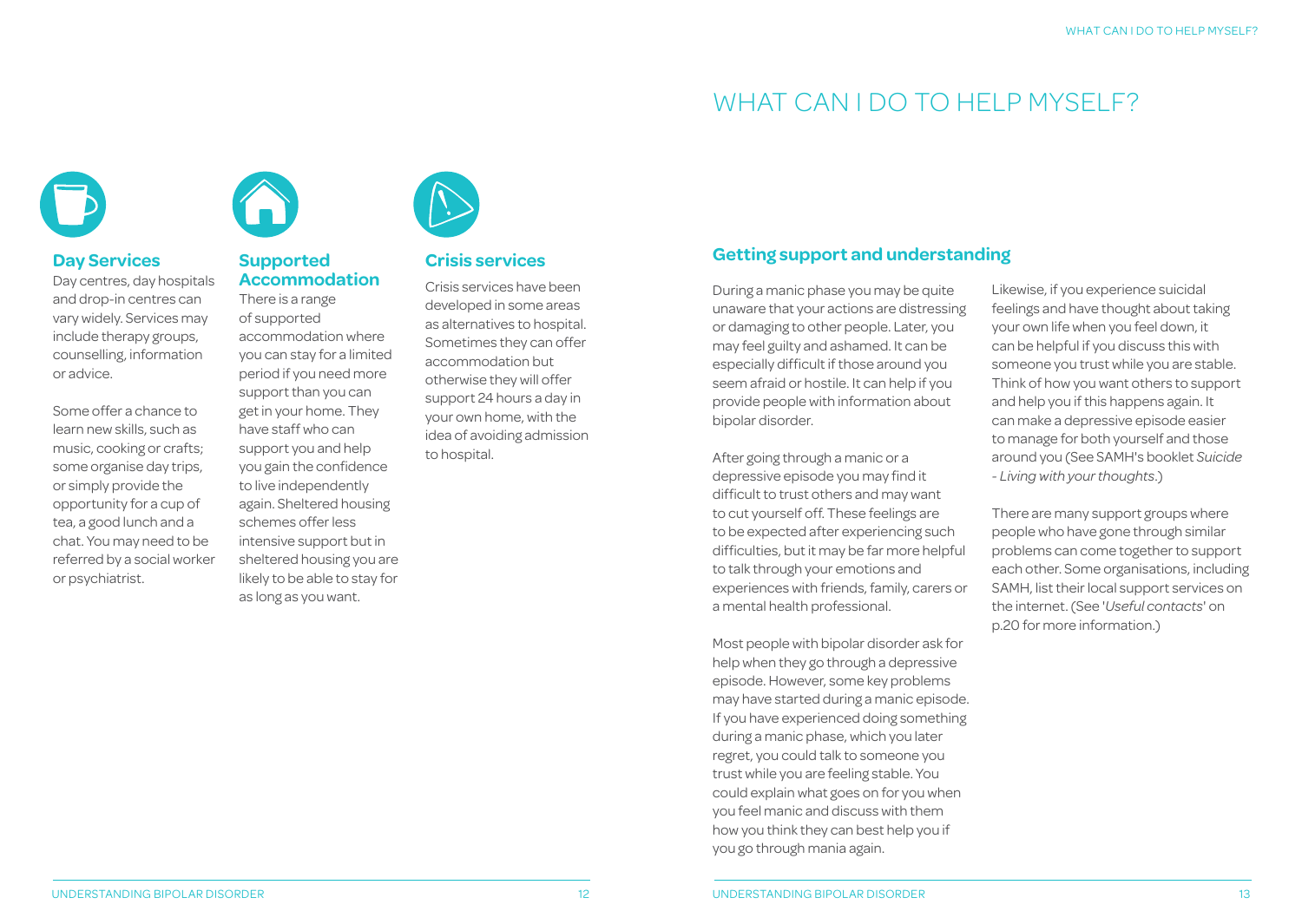#### **Managing your own condition**

Self-management involves finding out about bipolar disorder and developing the skills you need to recognise and control mood swings early, before they become severe.

It can be difficult at first to tell whether a 'high' is really the beginning of a manic episode or whether you are just feeling more confident, creative and socially at ease. It can be a strain watching out for symptoms all the time, particularly when you are first learning about the effect bipolar disorder might have on your life.

What can help:

- Checklists, mood diaries and exercises to help you recognise and control mood swings. There are various books and websites which provide these.
- Setting up and sticking to a daily routine. Some routines can work for you when you are manic, as well as when you are depressed, e.g. having your meals at the same every day, regardless of what mood you are in.
- A healthy diet.
- Getting enough sleep.
- Gentle stress-free activities, such as swimming or yoga.
- Complementary therapies, such as reflexology or massage, are helpful for some people.

*I have accessed the direct payment scheme which provides funding for therapeutic activities such as yoga, dance, gym etc, which are extremely beneficial to my wellbeing.*

Self-management is by no means instant and can take some time to use effectively. However, you may find you need to rely less on professionals and have more control over mood swings. This can lead to greater self-confidence, and reduce the chance of a relapse and how severe the symptoms might be.

#### **Working life**

It is important to take things slowly and avoid stressful situations. If you already have a job and you have had to take time off because you have been unwell, you might want to find out if you can return on a part-time basis to start with. For more information on your rights at work, see SAMH's booklet How to be mentally healthy at work. If you are a student most colleges and universities will offer support and advice. (See SAMH's booklet Reasonable adjustment for students.)

### How can I plan for a crisis?

You may experience a mental health crisis during either the depressed or the manic phase of bipolar disorder. While going through a crisis it can be difficult to let others know what kind of help and treatment you want. Therefore, it can be useful to make a plan for how you want to be treated while you are well.

#### **Advance statements**

Advance Statements were introduced under the Mental Health (Care and Treatment) (Scotland) Act 2003. An Advance Statement includes any statement that you make while you are well, explaining what you would like to happen if you are in crisis and become unable ('lose capacity') to make decisions about your treatment. If someone else needs to decide things in your best interests, your Advance Statement should always be taken into account. Advance Statements must be witnessed and signed by a health or social care professional.

The Mental Health Act does gives psychiatrists power to override your decisions if you are detained and they believe that treatment is needed. However, if they do this, they must send a written record to the Mental Welfare Commission setting out why they believe this was necessary.

You can also attach a personal statement, setting out what you would like to happen in other areas of your life, if you become too unwell to make a decision. For example, you might want to say who should look after your children or ask for your employer to be notified. Personal statements do not have the same standing in law as an advance statement.

The Mental Welfare Commission for Scotland provide extensive guidance booklets for patients and carers which can be accessed via their website (See *Useful Contacts* p.20).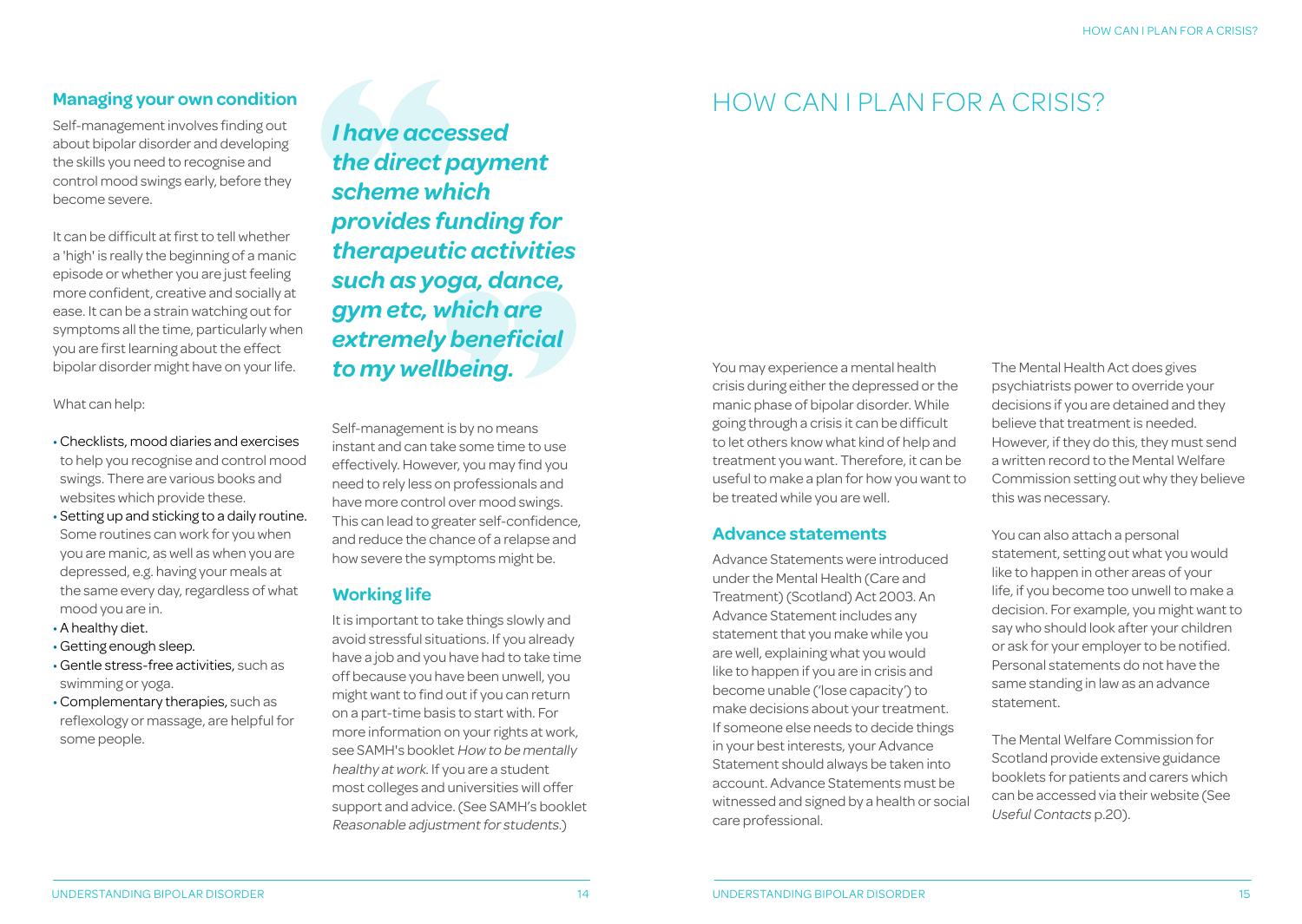### CAN I RECOVER?

Bipolar disorder isn't always chronic and it can be possible to recover.

Many people find that once they have had suitable treatment and established a way of following a recovery plan, they can manage both their disorder and their life well.



*A mental health issue doesn't have to define you. I am not bipolar, but I do have bipolar disorder.*

### What can friends and FAMILY DO TO HELP?

This section is for friends and family who want to help someone who has bipolar disorder.

Seeing someone you care for going through the symptoms of bipolar disorder can be very distressing.

It's painful enough to be with someone who is in a deep depression but during a manic phase they may not accept that there is anything unusual about their behaviour, and they may become hostile towards you.

This can leave you feeling frightened and helpless. However, you can be vital in providing support and getting them practical help.

#### **Discuss difficult behaviour**

If someone is hearing or seeing things that you don't, there's no point trying to argue them out of it. And it's not helpful to pretend you see or hear them too. It's much better to say something like, "I accept that this is how you see things, but I don't share that way of looking at it." Try to focus on how the person is feeling at the time, to empathise with their emotions and encourage them to talk about them.

People who experience bipolar disorder often seek help when they go through depression, while their carers often feel most concerned when the person they care for experiences mania.

If the person you care for has acted in a way you have found upsetting or difficult to deal with when they were manic, you could discuss this with them while they are stable. You can then agree how you can best help them if they display the same behaviour again. It can be useful to write down what you have agreed, so it is clear to both of you.

#### **Give practical support**

Being organised can be a problem for people with this diagnosis. You can offer support with practical matters.

- Ask them what support they want, then help them find out what is available and let them know what you might be able to realistically do for them yourself.
- If they agree, you can approach agencies for help on their behalf.
- Try to work together with your friend or relative, rather than taking over completely.
- Encourage them to manage their own condition safely.
- Respect their wishes regarding care as far as possible.
- Make sure they get enough to eat and enough sleep.
- Offer to help them sort out their finances, particularly if they have built up debts during a manic phase.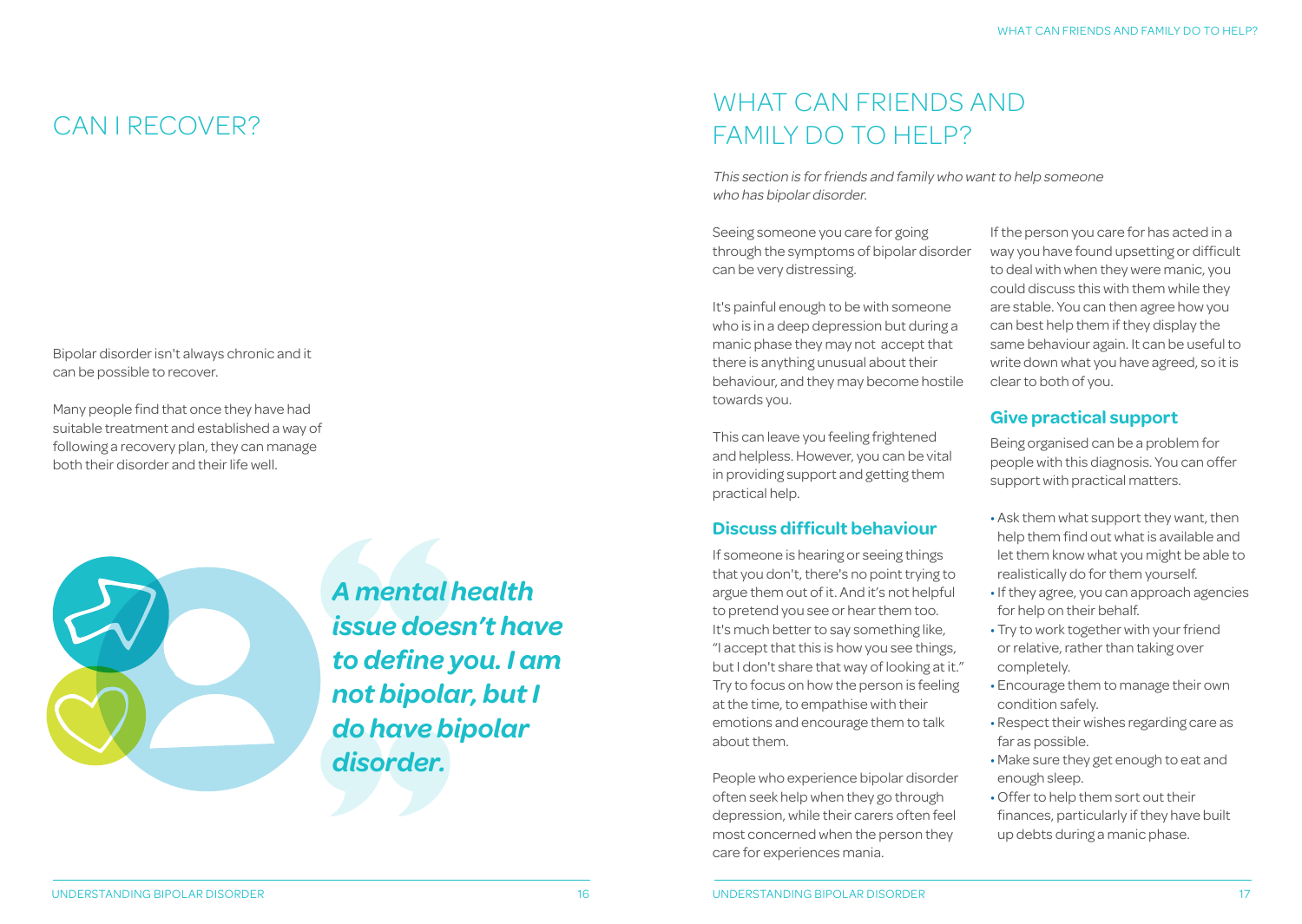#### **Get support for yourself**

Learning as much as possible about bipolar disorder can help you to cope better if you are a carer. It is also worth remembering that, under the Carers (Recognition and Services) Act 1995, you may be entitled to ask for an assessment of your own needs from your local social services. (See SAMH's booklet How to cope as a carer.)

Sometimes, people with bipolar disorder experience suicidal feelings.

If the person you are caring for feels like this, you might find it useful to contact a support organisation, for example, SAMH. (See SAMH's booklet Are you worried about someone?)

Try to make sure you have support in coping with your own feelings. Give yourself time away from the person you are caring for, and ask friends and relatives for help. You may find a talking therapy helpful.

It is worth keeping in mind that with appropriate treatment, people can learn to manage bipolar disorder and live well in the community. Your support can make a big difference to your friend or relative.



# USEFUL CONTACTS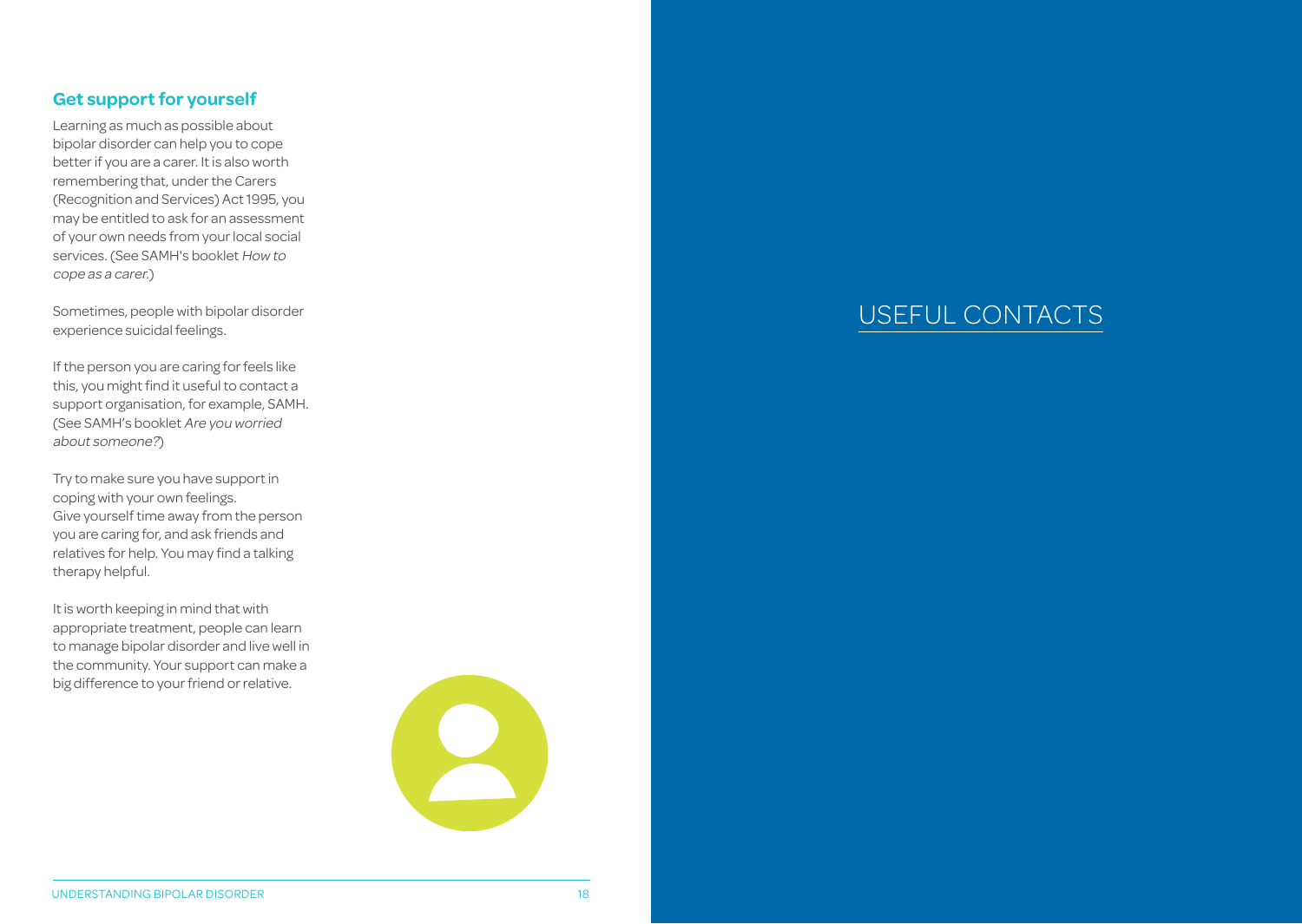### Useful contacts

### **SAMH (Scottish Association for Mental Health) tel: 0141 530 1000**

#### **email: [enquire@samh.org.uk](mailto:enquire@samh.org.uk)**

#### web: <samh.org.uk>

Details of local SAMH services and information and sign-posting for people concerned about mental health. Office hours 9am to 5pm, Monday to Friday.

#### **Bipolar Scotland tel: 0141 560 2050**

#### web: <bipolarscotland.org.uk>

Support for people with bipolar disorder (including hypomania) and their families and friends.

#### **British Association for Behavioural and Cognitive Psychotherapies (BABCP) tel: 0161 705 4304**

#### web: [babcp.com](http://www.babcp.com)

Information and a register of accredited CBT therapists.

#### **British Association for Counselling and Psychotherapy (BACP)**

#### **tel: 01455 883 300**

Main web: <bacp.co.uk>

Sister web:<itsgoodtotalk.org.uk> Information on counselling and psychotherapy, and a register for accredited practitioners.

#### **See Me t: 0141 530 1111**

web: [seemescotland.org](http://www.seemescotland.org) National programme to tackle mental health stigma and discrimination.

#### **Carers Trust Scotland tel: 0300 123 2008**

web: [carers.org/country/carers-](http://www.carers.org/country/carers-trust-scotland)

trust-scotland Information, support and advice on all aspects of caring.

#### **Complementary and Natural Healthcare Council tel: 020 3668 0406**

web: <cnhc.org.uk> Has a register of government-accredited complementary healthcare practitioners.

#### **Action on Depression tel: 0131 226 8152**

web: [actionondepression.org](http://www.actionondepression.org) Information, support and self-help groups.

#### **Money Advice Scotland tel: 0141 572 0237**

web: <moneyadvicescotland.org.uk> Offers confidential advice concerning debts.

### **SIGN (The Scottish Intercollegiate Guidelines Network)**

### **tel: 0131 623 4720**

#### web:<sign.ac.uk>

National guidelines for the treatment of conditions for healthcare professionals and the public.

#### **Breathing Space Scotland tel: 0800 83 85 87**

#### web: [breathingspace.scot](http://www.breathingspace.scot)

Confidential out of office hours telephone line for people experiencing low mood, anxiety or depression.

#### **Samaritans Freepost RSRB-KKBY-CYJK, Chris**

**PO Box 90 90, Stirling FK8 2SA 24-hour helpline: 116 123 email: [jo@samaritans.org](mailto:jo@samaritans.org)** 

#### web: [samaritans.org](http://www.samaritans.org)

Emotional support for anyone feeling down, experiencing distress or struggling to cope.

#### **National Institute for Health and Care Excellence (NICE) t: 0300 323 0140**

w:<nice.org.uk> Provides guidance on health and social care.

#### **Mental Welfare Commission for Scotland Service Users & Carers Advice Line: 0800 389 6809**

#### web: <mwcscot.org.uk>

They protect and promote the human rights of people with mental health problems, learning disabilities, dementia and related conditions.

#### **NHS24**

**tel: 111** web: [nhs24.com](http://www.nhs24.com) NHS24 is a 24-hour health service for **Scotland** 

#### **The Scottish Independent Advocacy Alliance tel: 0131 524 1975**

web: <siaa.org.uk> Provide assistance to access independent advocacy support.

#### **Legal Services Agency tel: 0800 316 8450**

#### web: <lsa.org.uk>

Law Centre and charity offering legal advice, assistance and representation to vulnerable people.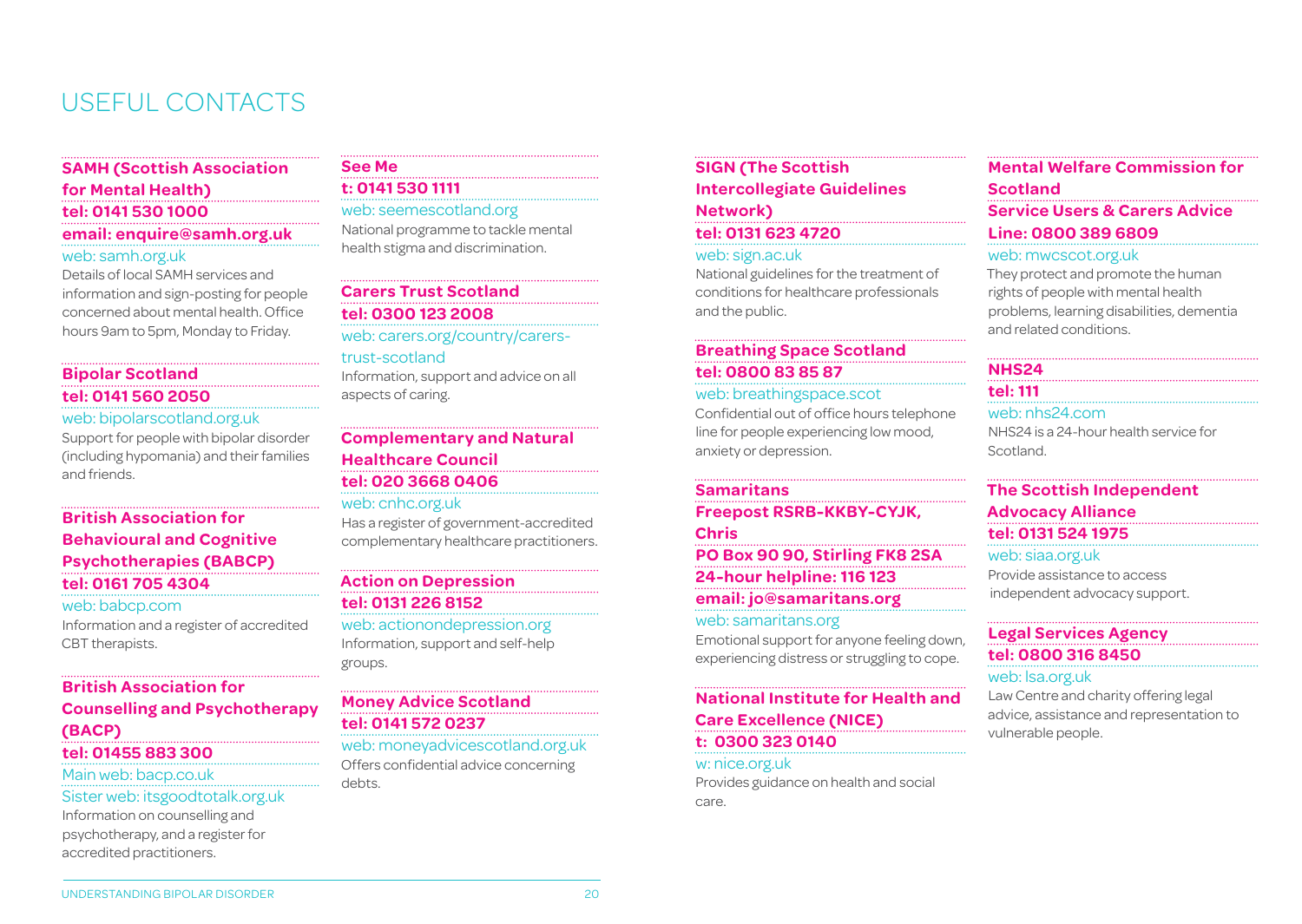### Further information

To read or print SAMH's information booklets, visit <samh.org.uk>;

to order copies contact SAMH on 0141 530 1000 or at [enquire@samh.org.uk](mailto:enquire@samh.org.uk)